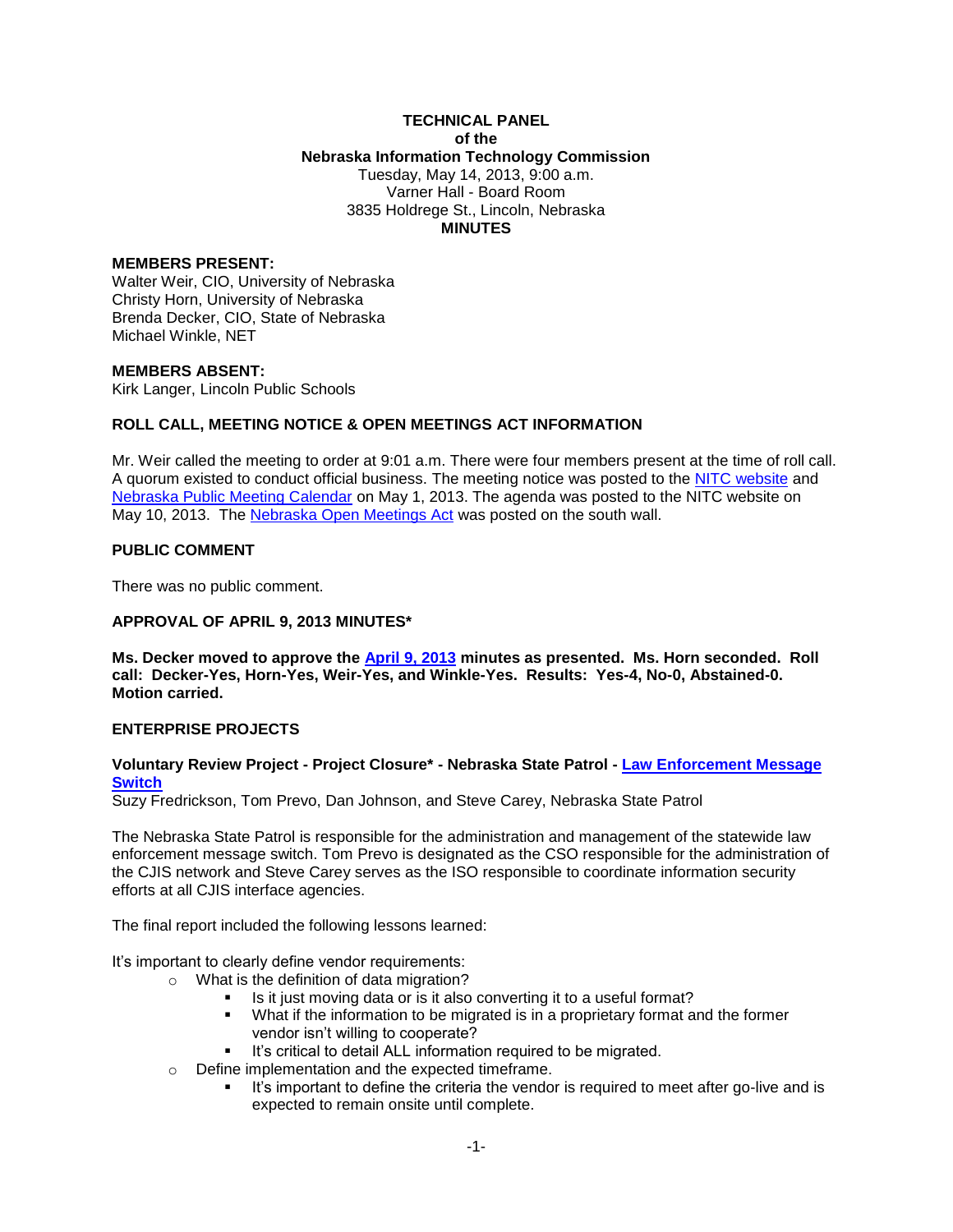How will unforeseen issues be addressed as they arise after implementation?

There was little incentive for the vendor to complete the project prior to the six month time frame due to contract language.

- o *"The entire retainage amount will be payable upon six (6) months after successful completion of the project."*
- o NSP would recommend a shorter period for final payment.
- $\circ$  NSP does not recommend fining a vendor for each day they are late on go-live, as this will be incentive for vendors to implement and incomplete product. Fortunately, we did not use this method on this product or this would have been the case.

There was a critical need for extensive and accurate testing.

- $\circ$  Testing and database searching guidelines were provided by the vendor and should have been agreed upon by the customer before proceeding.
- $\circ$  Since testing was based on a minimal sample dataset many issues went undetected. All users testing all data will inherently result in the discovery of new issues.
- o With the exception of the Towed file, NSP will begin migrating as many HOT file data sources to the FBI as possible to avoid the need for future modifications specific to Nebraska.

Agencies need to take into consideration the impact of switching vendors after 15+ years have been spent customizing a proprietary system.

 $\circ$  We will continue to persuade locals to become compliant with federal standards to eliminate the need for future customization. (OFML)

The panel members were given an opportunity to ask questions. The panel advised the project to speak to their legal counsel regarding payment of the retainage fee. The vendor should be obligated to fix the issues before receiving final payment.

It was agreed to table closure of the project until there is a resolution to the vendor's final payment and completion of work.

# **Other Project Reviews - Nebraska State Patrol - AFIS Upgrade**

Suzy Fredrickson, and others, Nebraska State Patrol

The current automated finger print identification system was last updated in 2006. The State Patrol has used the same vendor since 1995. The upgrade is expected to begin in June and be completed by November 2013.

It was recommended to designate this as voluntary reporting project. The panel requested that the project include an implementation plan with milestone dates. When the contract is signed, the vendor will be submitting their project plan as well to review and discuss.

## **Project Status [Dashboard](http://nitc.nebraska.gov/tp/meetings/documents/20130514/NITC%20Dashboard%20-%202013-05.pdf)**

Andy Weekly

Per the NITC's request, project budget and costs information has been included. The Nebraska Statewide Radio System did not provide a report for May. There may be missed target dates for the Nebraska Regional Interoperability Network.

Panel members requested a follow-up report from the Nebraska State Accountability (NeSA) project regarding accessibility compliance.

Members also requested a clarification on the estimated expenditure to date on the LINK-Procurement project. The report indicates over \$1 million has been expended, but the project is still in the "design and architect stage."